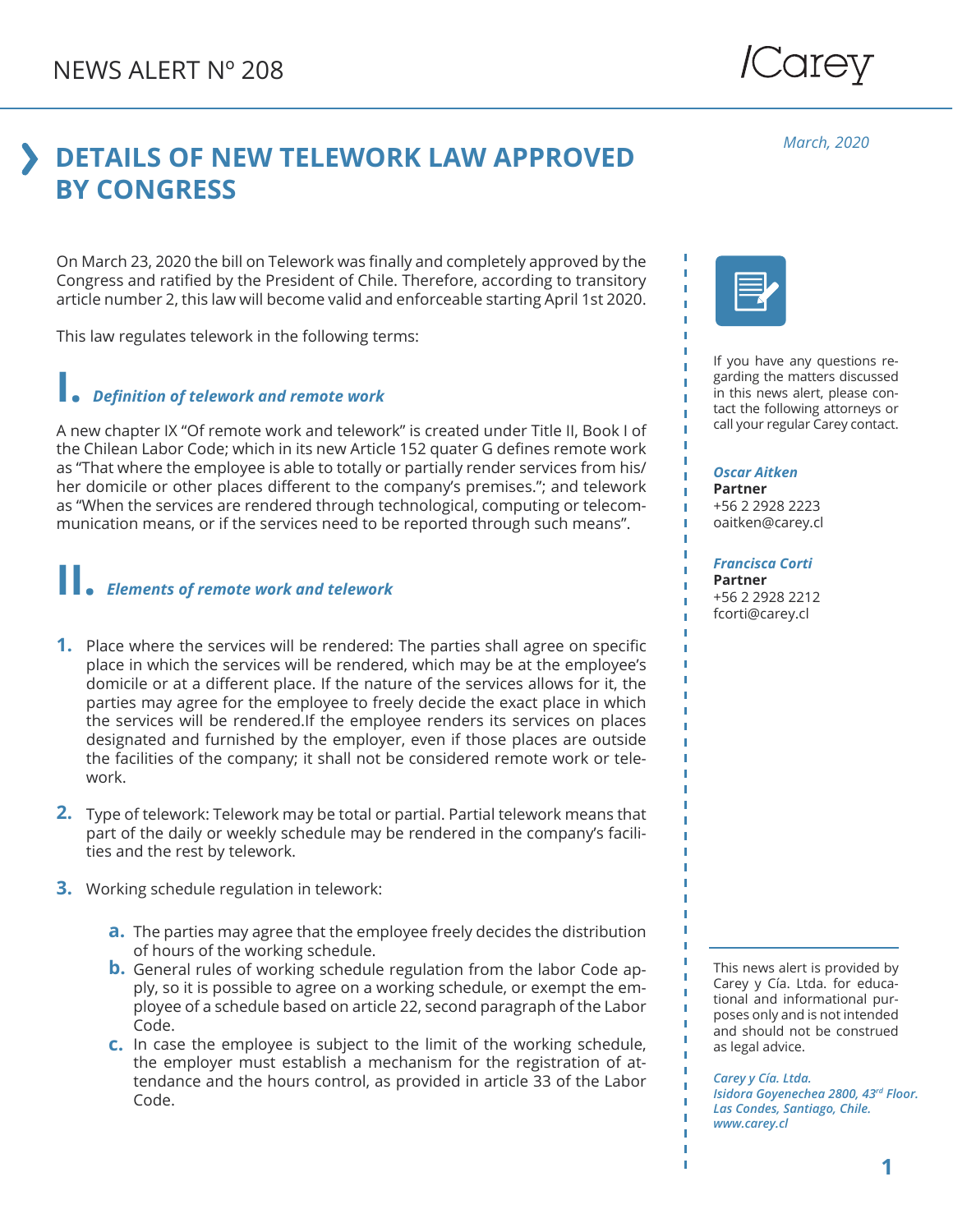- 4. Right to disconnection: This right applies only to employees who can freely decide the distribution of their working schedule and to employees who are excluded from the working schedule limitation. The right to disconnection relates to the obligation of the employer to take all necessary measures to guarantee that there will be a certain period of time in which the employee will not be obligated to reply to communications, orders or other requirements. This time must be of at least 12 consecutive hours on a 24-hour period.
- **5.** Additional minimum content of the employment contract for telework:
	- Express representation that the parties have agreed on the telework **a.** scheme, specifying if it is total or partial, and if partial, the manner in which both systems will be combined, if applicable;
	- **b.** Specification of the place/s where the services will be rendered, unless the parties have agreed that the place will be freely chosen by the employee;
	- **c.** The term in which telework will be in force, which may be indefinite or for a fixed-term;
	- d. The control mechanisms which will be adopted by the employer;
	- **e.** Disconnection from work time; and
	- Express representation that the employee will be able to distribute his/ **f.**her working hours in the manner that best fits him/her, or that the employee will be exempted from working hours' limitation, pursuant to article 22, 2nd paragraph of the Labor Code.
- **6.** Termination of the telework scheme:
	- a. If telework is agreed after the start of the employment relationship: Either party may unilaterally decide to return to the previous working conditions, with a minimum 30 days' notice.
	- **b.** If telework is agreed at the beginning of the employment relationship is agreed: Both parties must expressly agree to adopt the modality of onsite working.
- 7. Obligation to register employment contracts (or the addendum in which telework is agreed) before the Labor Board: within 15 calendar days as of the moment in which telework was agreed. This can be performed in the Labor Board website.
- Working tools: all the tools, elements and costs associated from the performance **8.** of services by the employee must be conveyed or borne by the employer. The employee is not obliged to use its own tools or to incur in non reimbursable expenses to render the services.

т